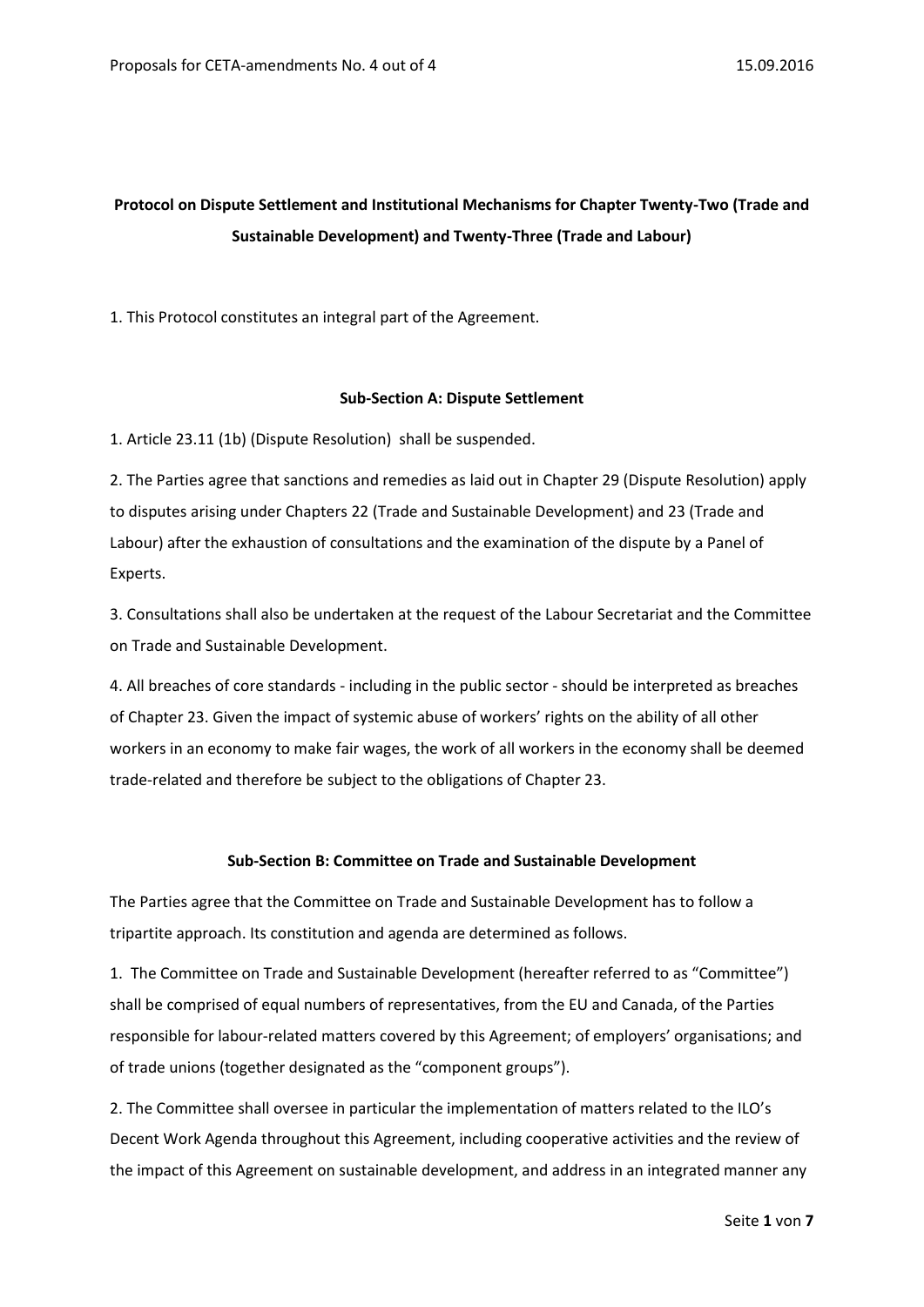matter of common interest to the Parties and to stakeholders in relation to the interface between economic and social development.

3. The Committee may hold special sessions dedicated to specific issues of interest to its components.

4. The ILO shall be invited to be represented as an observer at Committee meetings. Representatives of other international organisations such as the OECD may be invited as appropriate.

5. Each of the three component groups of the Committee may meet separately to prepare plenary meetings.

6. Adequate funding shall be provided by the Parties in the pursuance of the work of the Committee and related organs. The Committee shall meet within the first year of the entry into force of this Agreement, when it will agree its Rules of Procedure including the frequency of further meetings.

7. Each regular meeting or dedicated session of the Committee includes a session with the public to discuss matters relating to the implementation of the relevant Chapters, unless the Parties decide otherwise.

8. The Committee shall promote transparency and public participation. To this end:

- (a) in conducting its activities, including meetings, the Committee shall provide a means for receiving and considering the views of interested persons on matters regarding this chapter.
- (b) any decision or report of the Committee shall be made public. Extended minutes of meetings shall be made public unless it decides otherwise;
- (c) the Parties shall present updates on any relevant matter pertaining to this Agreement as covered in Article 22.4.2, including its implementation, to the regular meetings of the Committee.
- (d) the Committee shall report annually on any matter that it addresses. The Parties shall also report regularly to their Domestic Advisory Groups as established under Article 23.8.4.

#### **Sub-Section C: CETA Labour Secretariat**

The Parties agree to establish an independent Labour Secretariat. Its constitution and agenda are determined as follows:

1. There shall be established a CETA Labour Secretariat (hereafter referred to as "Secretariat") to address transnational labour issues, to monitor and enforce this chapter, and to provide research on: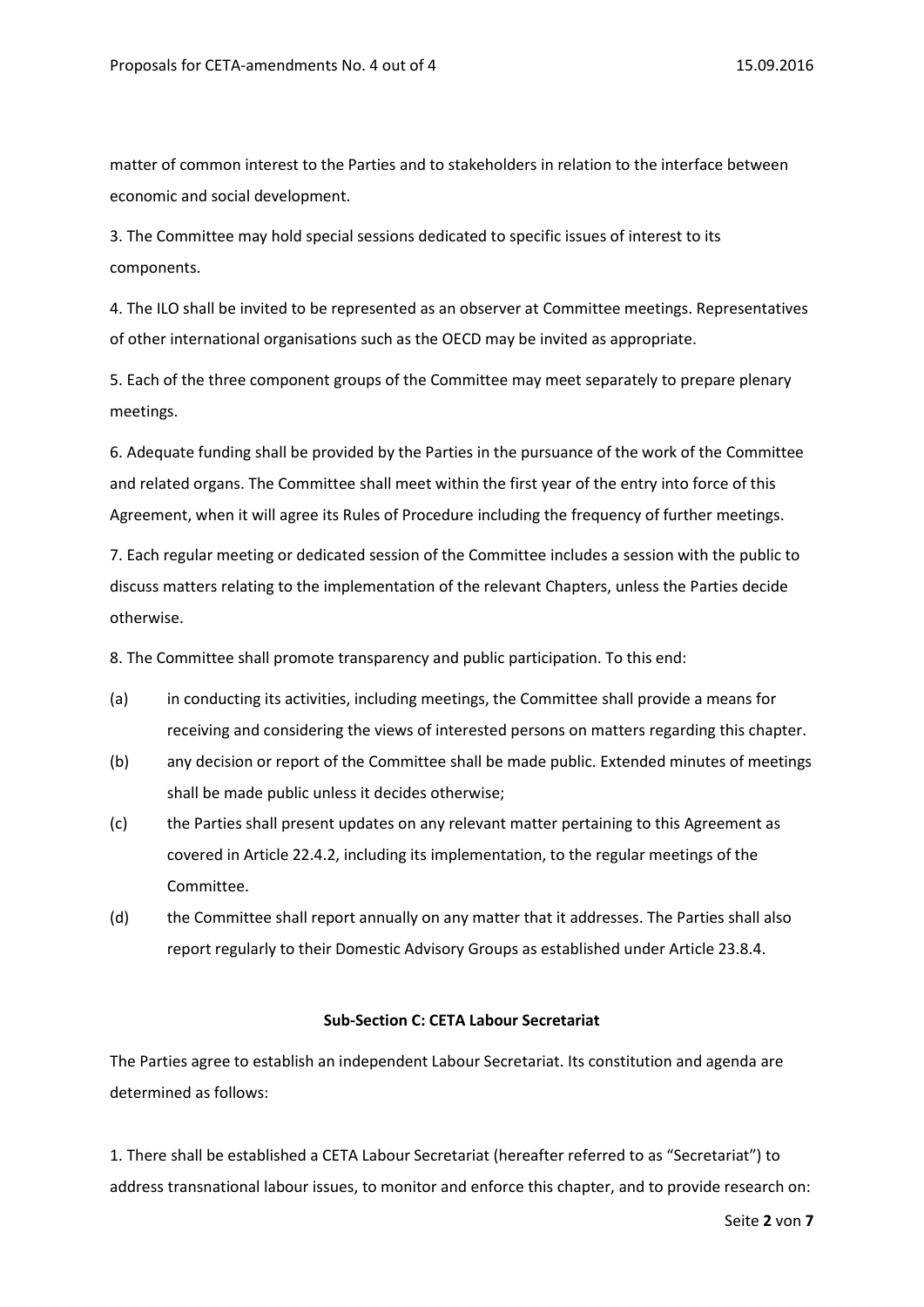- a. Best practices for any area covered by this agreement that affects the lives and livelihoods of working people.
- b. The contribution of the CETA toward the creation and promotion of decent work.
- c. Wage, job, union, community, and public welfare effects of the CETA. The Secretariat shall report biennially, at the request of the Working Group, or more frequently if circumstances warrant, on such issues as positive and negative impacts of the CETA on labour markets, including the transfer of production between nations and the effects on displaced workers; wage effects of the CETA, particularly in sectors and industries impacted by large transfers of production; community effects of CETA, including loss of tax revenues and community impoverishment. The Secretariat shall indicate when negative effects are sufficient to warrant policy intervention by the Parties and may recommend solutions.
- d. The Secretariat will be responsible for providing regular, independent reports on compliance with this chapter of the CETA.
- e. In addition to reports referenced in subsection (d), the Secretariat shall research and report on non-compliance alleged by any interested party in submissions made to the Secretariat.
- f. Reports in response to submissions made under subsection (e) shall be completed within 180 days. The Secretariat may grant itself extensions on reports due if necessary. Each extension may consist of a maximum of 30 days and must be published, together with the reasons therefor.

2. When, pursuant to subsections (1) (c), (d), or (e) above, the Secretariat finds good cause to believe that a Party or EU member state government is not in compliance with the chapter, it shall create recommendations for improvement and shall provide technical assistance, where necessary or appropriate, to effectuate the recommendations and bring the Party or member state into compliance.

3. In order to perform its work monitoring, investigating, and providing technical assistance for any item described in subsection (1), Secretariat staff shall be free to visit and monitor workplaces within the Parties' territory, to interview workers free from employer or government monitoring and interference, and to visit, observe, and assist relevant government offices tasked with securing the rights and freedoms protected under this chapter. Secretariat personnel shall be empowered to recommend to employers and labour officials "on the spot" changes to workplace conditions to bring employers into compliance with the provisions of this chapter, and to otherwise help effectuate the rights of workers and responsibilities of Parties under this chapter.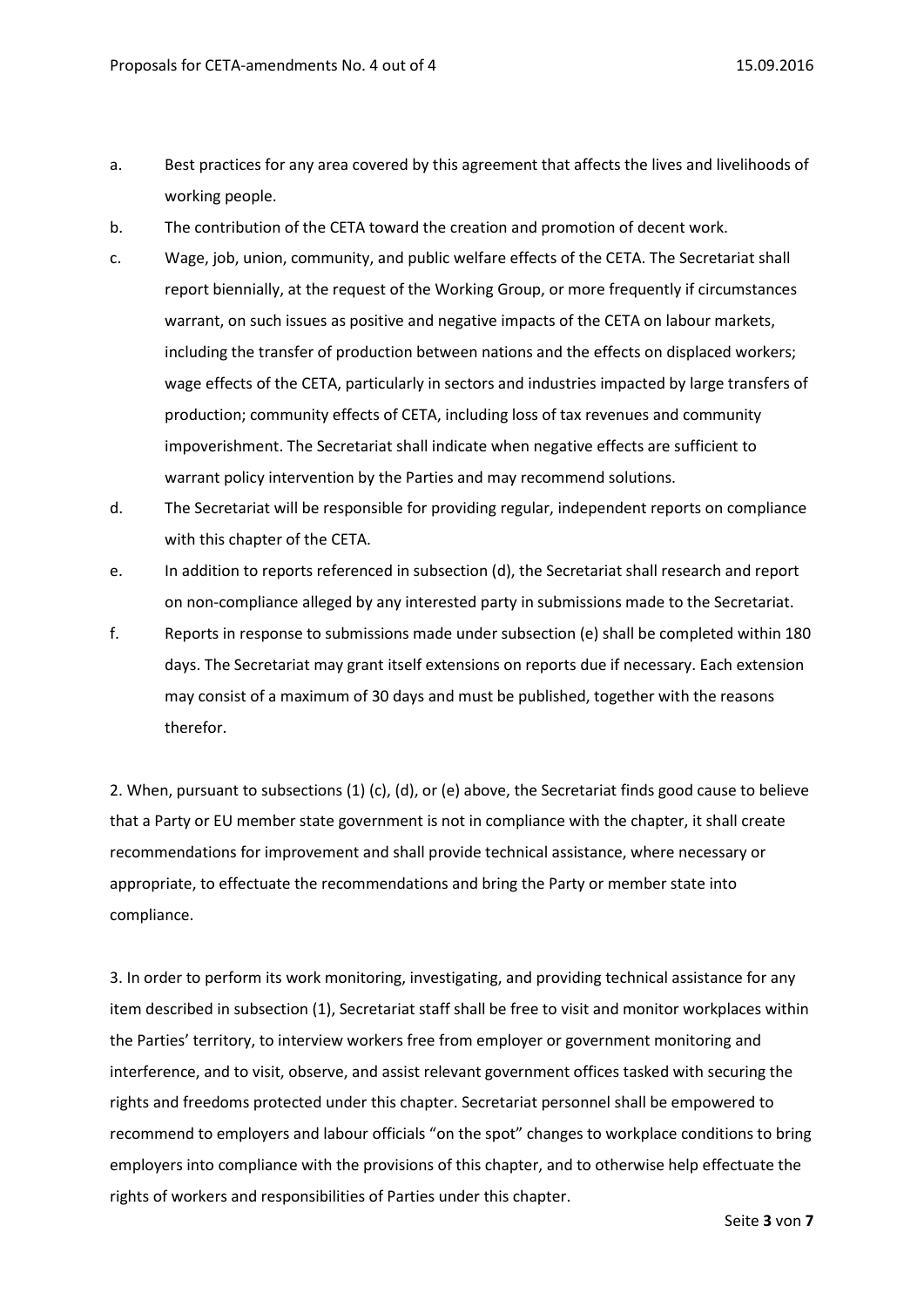4. When the Secretariat determines that meaningful progress toward effective implementation of its recommendations has ceased, and if the Party or member state remains out of compliance with this chapter, the Secretariat shall begin dispute settlement procedures subject to Chapter 29 (Dispute Settlement) of this agreement.

5. Cases referred for dispute settlement shall proceed under the terms of that chapter, with no differences, including with respect to penalties, excepting that the arbitrators shall have expertise in international labour law, or human rights law, or both. The arbitrators shall base their decisions on ILO guidance, including Conventions, reports and recommendations, and may seek technical assistance or request expert reports from the ILO Committee of Experts at any time. The work of a dispute settlement panel may be delayed for a reasonable period of no more than 75 days while it seeks such expertise from the ILO. Should the ILO decline to provide such advice, dispute settlement processes shall resume immediately.

6. As with any other matter that proceeds to dispute settlement pursuant to the Dispute Settlement Chapter, a panel may authorize sanctions in the form of suspension of benefits. In such a case, the panel is directed to authorize such benefits to be suspended as to the specific workplaces identified as problematic in the case, and if that is not practicable, then in specific industries in which the lack of compliance subject to the dispute is concentrated, and if that is not practicable then in specific sectors in which the lack of compliance subject to the dispute is concentrated. The workplaces, industries and sectors will thereby be motivated to come into compliance. The amount of the suspension authorized shall be dissuasive enough to encourage resolution at the initial stages of the dispute and shall bear a relationship to the number of workers affected, the severity of the noncompliance, and the potential for such non-compliance to induce a race to the bottom by motivating other employers to reduce wages and standards. Further, dispute settlement panels are authorized to escalate the level and the breadth of the suspension, or both, if, year on year, the Party or member state has not come into compliance.

7. So long as the Secretariat continues to find good cause to believe that a Party or member state remains out of compliance with the terms of this Chapter, it shall proceed through the steps described in this Section (C) (Dispute settlement procedures and compliance) to achieve compliance.

Seite **4** von **7** 8. Should investors retain the right to bring their own cases in this agreement pursuant to the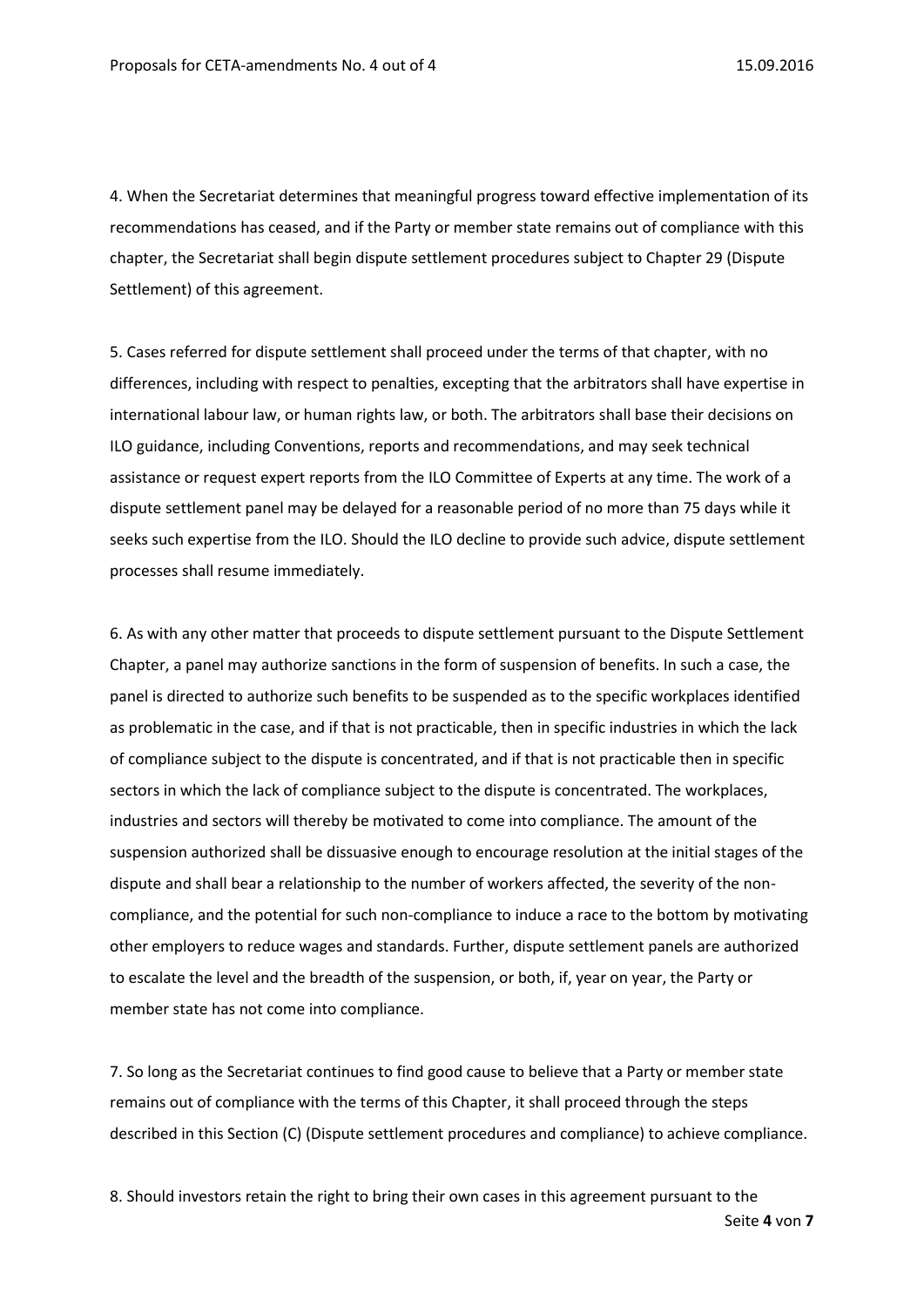investment chapter, the Secretariat shall likewise retain the right to pursue dispute settlement without seeking approval of any Party. Should investor-initiated cases be excluded from the CETA, the Secretariat shall refer cases to the Party that is not the subject of the dispute with a recommendation that dispute settlement be initiated. Parties receiving a referral but refusing to initiate a case shall publish in writing the reasons therefor.

9. Should the Secretariat bring a case which results in a dispute settlement panel authorizing a suspension of benefits and the Party that is not the subject of the dispute refuses to implement the suspension of benefits as authorized, the Party shall publish in writing the reasons therefor. Further, interested parties are authorized to use domestic procedures to seek compliance with the suspension of benefits authorized by the dispute settlement panel.

10. Experts in labour and human rights law, including former officers and staff of the ILO, shall staff the Secretariat. Ideally, the Secretariat shall be composed of approximately one-third Canadian nationals, one-third nationals of EU member states and one-third nationals of non-Canadian, non-EU member state countries. In no case shall more than 40% of the staff consist of one of the following three groups: Canadian nationals, nationals of an EU member state, or nationals of a non-Canadian, non-EU member state country.

11. Neither Party, nor any EU member state, shall have veto power over Secretariat activities, nor shall a Party or EU member state control, prevent or delay such activities or publication of Secretariat reports.

12. The Secretariat shall be funded by the Parties on a pro-rata basis, with each party contributing to the budget consistent with the size of its GDP compared to the size of the GDP of the entire CETA.

13. The Secretariat shall have at least one office in Canada and at least one office in an EU member state. Staff may rotate between the offices in a manner to be determined by the Secretariat. The Executive Director of the Secretariat shall not be a national of either Canada or an EU member state.

## **Sub-Section D: Wages and Standards Working Group**

Seite **5** von **7** 1. The Parties shall establish a CETA Wages and Standards Working Group from among its members,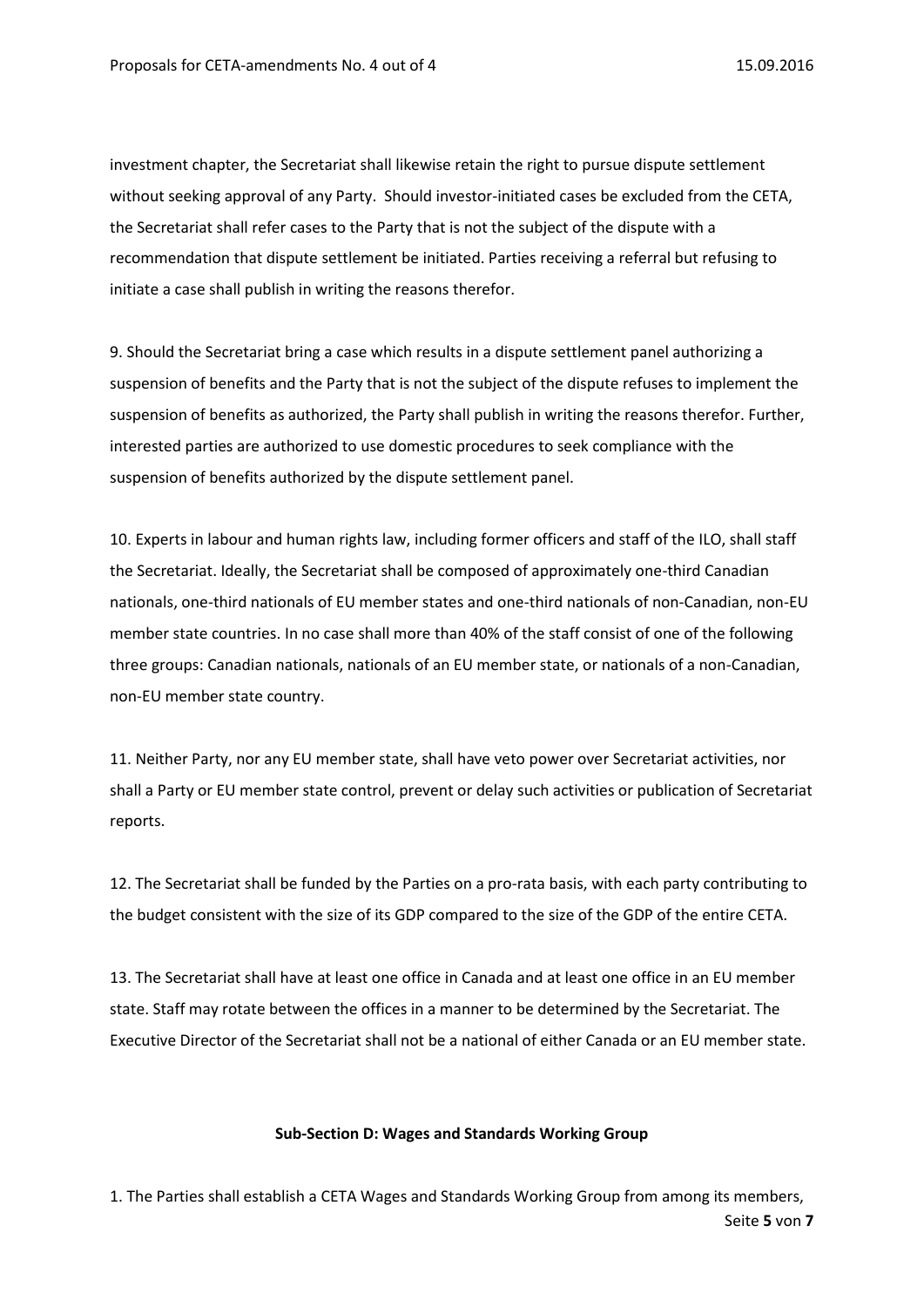balanced among its components, all with voting power, that may consider issues upon its own accord or in response to reports produced by the Secretariat.

2. The Working Group shall be chaired by an independent eminent person with labour expertise, without voting power, who is not an EU or Canadian national and with an initial term of three years. The Working Group shall develop its own rules of procedure taking into account existing practice of social dialogue on national and regional levels and the practice of the ILO.

3. The Working Group shall study, review, and consider the impact of the CETA on wages, benefits, labour rights, labour standards, and the creation of decent work with the objective of creating a cycle of continuous improvement.

4. The Working Group shall also be tasked with investigating and reporting on any race to the bottom policies, including tax policies, that negatively affect the standard of living in any area within the CETA.

5. The Working Group shall recommend changes to CETA labour provisions or to national laws or both if it determines that there is evidence that wages, benefits, labour rights, labour standards, or the creation of decent work are stagnating or falling anywhere in the CETA zone as a result of, or potentially as a result of, the CETA; or that Parties (or political subdivisions thereof) are engaging in a harmful race to the bottom policies, including tax policies.

6. The Working Group may request information or reports from, or address recommendations to, the Secretariat at any time. The Secretariat shall respond promptly to information and report requests. The Secretariat shall act on recommendations or provide in writing the reasons for rejecting recommendations.

7. The Working Group shall monitor the work of the Secretariat. Two components of the Working Group, employers and labour, shall be able to launch an official complaint to the head of the Secretariat for the Secretariat's shortcomings and failures to deliver its mandate. Upon receipt of such a complaint, the Secretariat must reply within 30 days in writing with measures to be taken to correct the shortcoming or provide the reasoning of rejecting the complaint.

Seite **6** von **7** 8. The Parties and EU member states shall consider the recommendations of the Working Group, as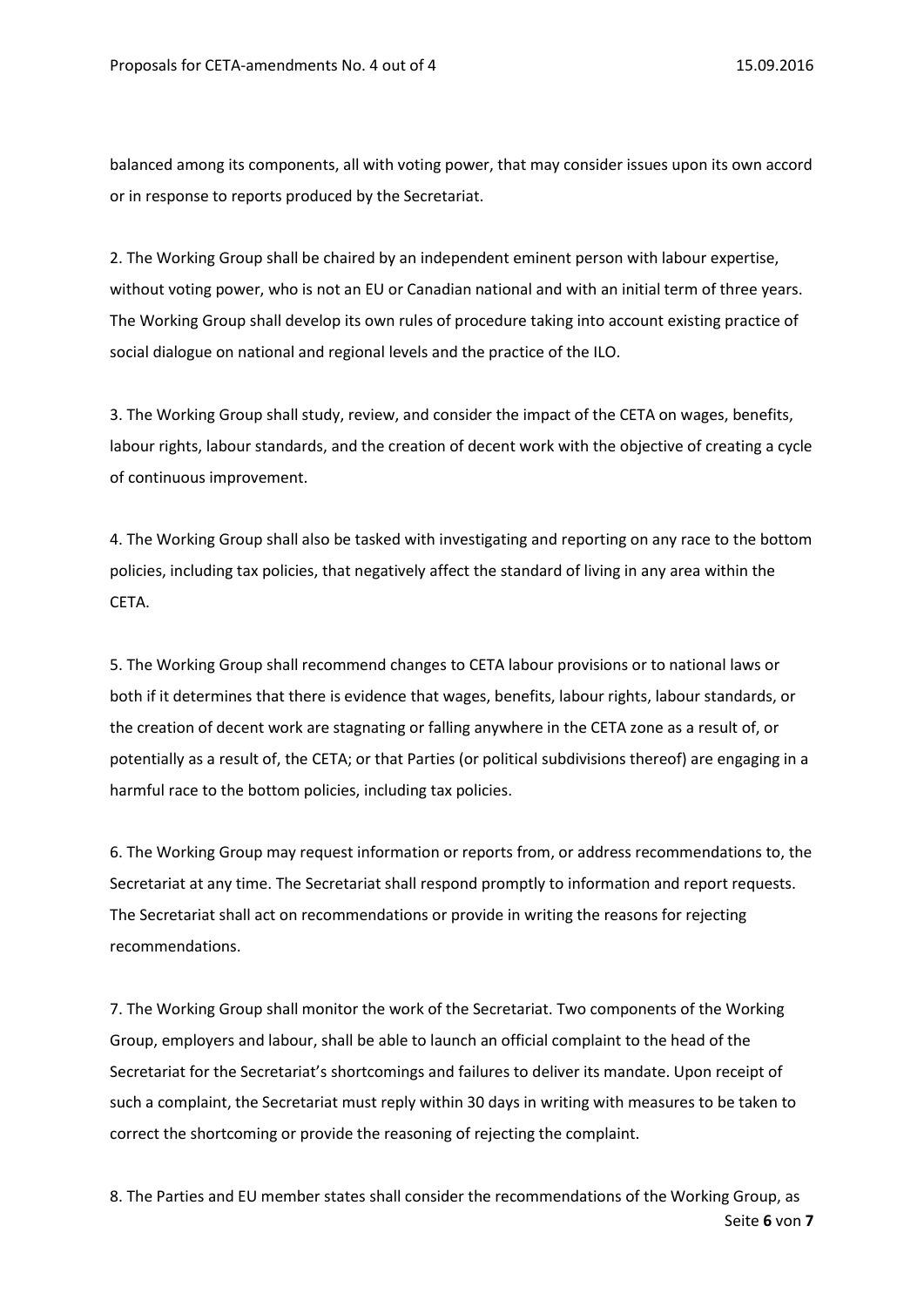applicable, and attempt to implement such recommendations when feasible. If a Party (or its applicable political subdivision) fails to attempt to implement such recommendations, it shall publish in writing the reasons therefor.

9. The Working Group, upon receiving the reasons for failure to attempt to implement a recommendation from a Party, may reissue its recommendation, together with a response and justification for continuing the recommendation in light of the objection received. The Parties shall reconsider all reissued recommendations of the Working Group. Upon reconsideration, the Parties shall either attempt to implement such recommendations or publish in writing the reasons for not doing so. When a Party has twice rejected a recommendation, the Working Group may call for a meeting of the Committee, or it may publish recommendations for renegotiation of the CETA, or both.

10. Each Party shall convene a new or consult its domestic labour or sustainable development advisory groups, to seek views and advice on issues relating to this Chapter. Those groups shall comprise a balanced representation of employers and unions, [as well as other relevant stakeholders as appropriate]. They may submit opinions and make recommendations on any matter related to this Chapter on their own initiative, including to the Committee.

11. Each Party shall be open to receive and shall give due consideration to submissions from the public on matters related to this Chapter, including communications on implementation concerns. Each Party shall inform its respective domestic labour or sustainable development advisory groups of those communications.

12. The Parties shall take into account the activities of the ILO so as to promote greater cooperation and coherence between the work of the Parties and the ILO.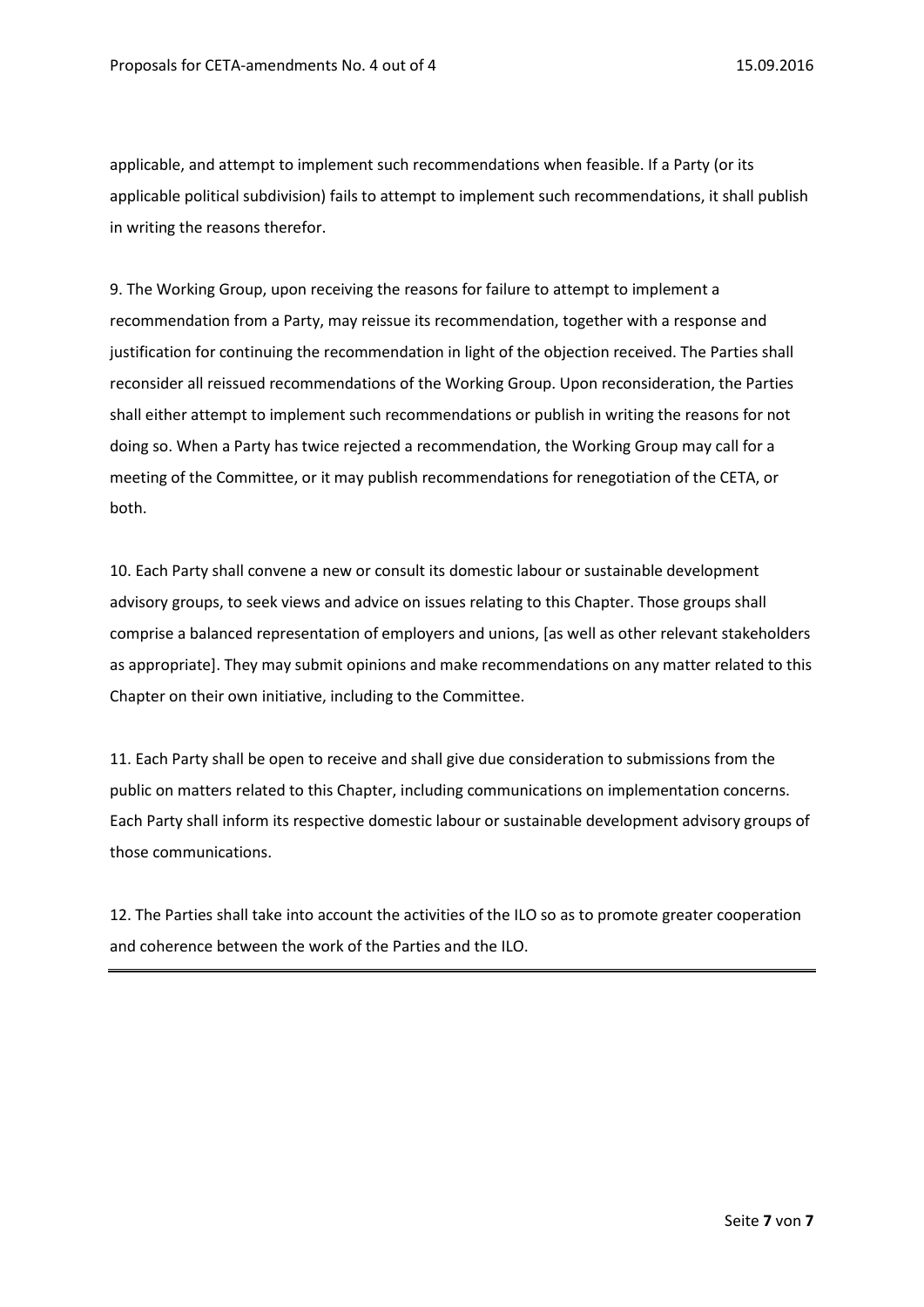## **Understanding on the Precautionary Principle**

1. The Parties come to the understanding that nothing in this Agreement shall be construed to undermine the precautionary principle prevailing as stated in Principle 15 of the Rio Declaration on Environment and Development and for Europe in particular in Article 191 AEUV. No part of the Agreement shall be interpreted as promoting the science-based approach over the precautionary principle in Europe. Specifically, measures and regulations based on the precautionary principle cannot be subject of disputes arising under Chapters 8 (Investment) and 29 (Dispute resolution).

2. This understanding constitutes an integral part of the Agreement.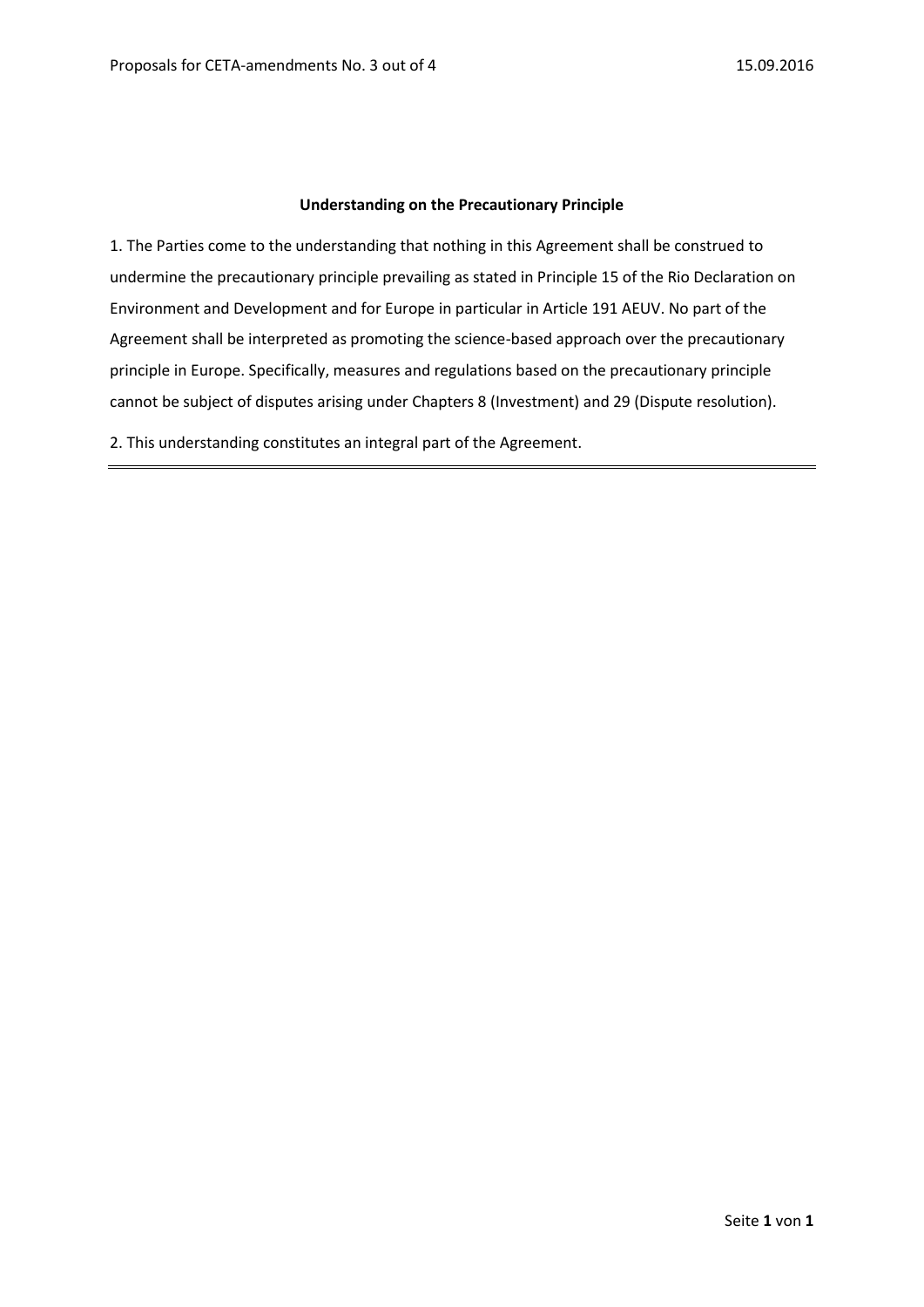#### **Understanding on the Provision of Public Services and Procurement**

The following understanding was reached between the delegations of Canada and the European Union during the course of negotiations regarding specific commitments on public services and procurement in the Comprehensive Economic and Trade Agreement (CETA):

1. The Parties agree that nothing in this treaty shall be construed to restrict the provision, regulation or funding of public services by a Party or its subnational entities. Public services are activities which are subject to special regulatory regimes or special obligations imposed on services or service suppliers by the competent national, regional or local authority in the general interest. Special regulatory regimes or special obligations include, but are not limited to, universal service or universal access obligations, mandatory contracting schemes, fixed prices or price caps, the limitation of the number of services or service suppliers through monopolies, exclusive service suppliers including concessions, quotas, economic needs tests or other quantitative or qualitative restrictions and regulations aiming at high levels of quality, safety and affordability as well as universal access and equal treatment of users.

2. The parties, the EU-Member States and the entities on the sub-national level reserve the right to adopt or maintain any measure with regard to the remunicipalisation of services regardless of whether the service concerned is mentioned in the Annex I or Annex II reservations or not.

3. No measure of a Party or its subnational entities may be considered to be in violation of the 'fair and equitable treatment' or the 'full protection and security' standards if it is covered by the right to regulate, by an exception, reservation or other derogation within this treaty.

4. Nothing in this Agreement shall be construed to prevent a Party or its subnational entities from adopting or maintaining a measure that prescribes formal or substantive requirements in connection with the supply of a service, provided that such requirements are not applied in a manner which would constitute a means of arbitrary or unjustifiable discrimination.

5. With regards to public procurement, nothing in the agreement limits contracting authorities on central and sub-central level in laying down special conditions relating to the performance of a contract, provided the conditions are linked to the subject matter of the contract and indicated in the call for competition or in the procurement documents. Those conditions may include economic, innovation-related, environmental, social or employment-related considerations and the obligation to comply with and adhere to collective agreements.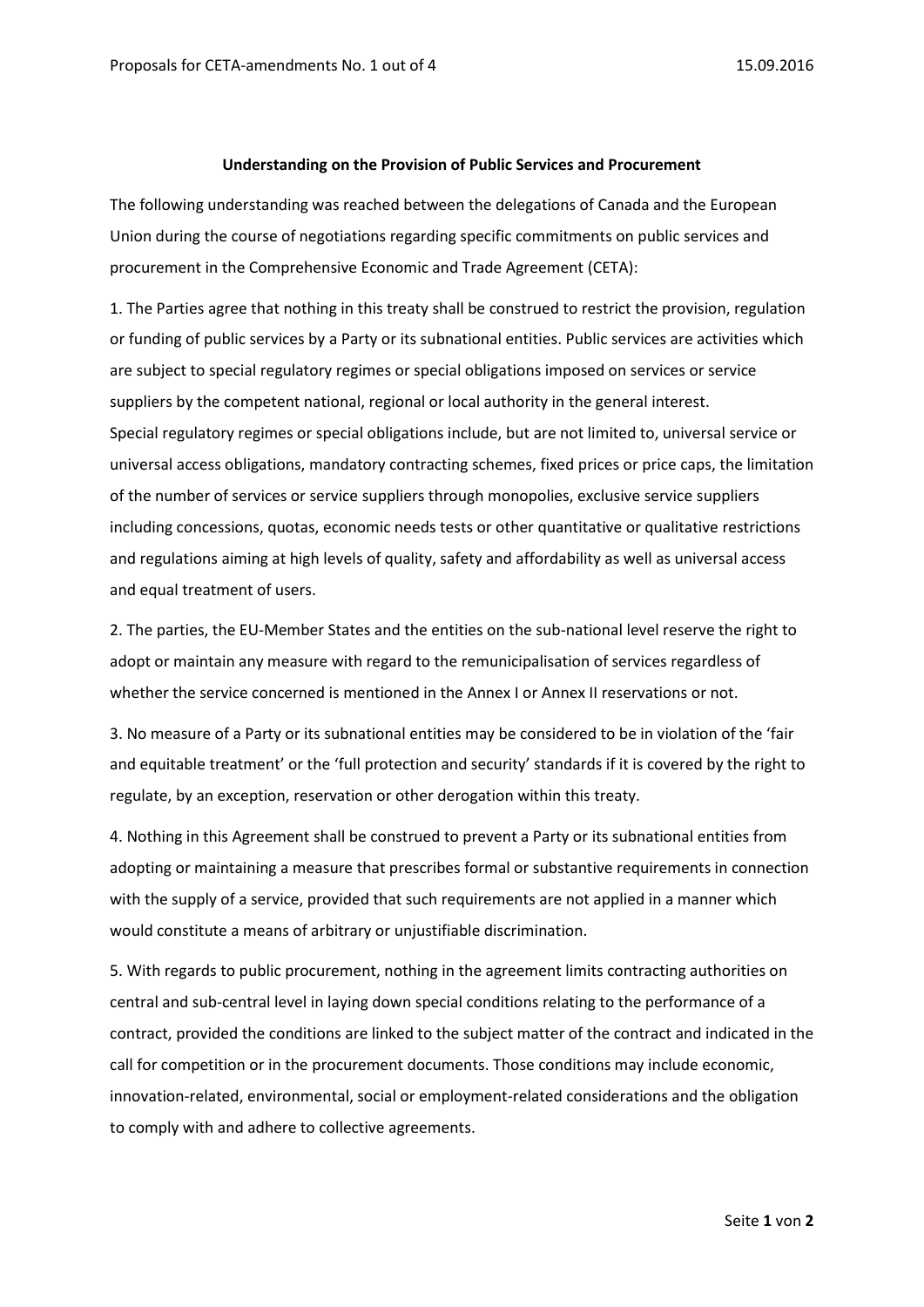6. Nothing in this Agreement shall be construed to oblige non-profit, non-commercial, and charitable organisations and companies to act in accordance with commercial considerations as laid out in Article 18.5 (Commercial Considerations).

7. This Understanding constitutes an integral part of the Agreement.